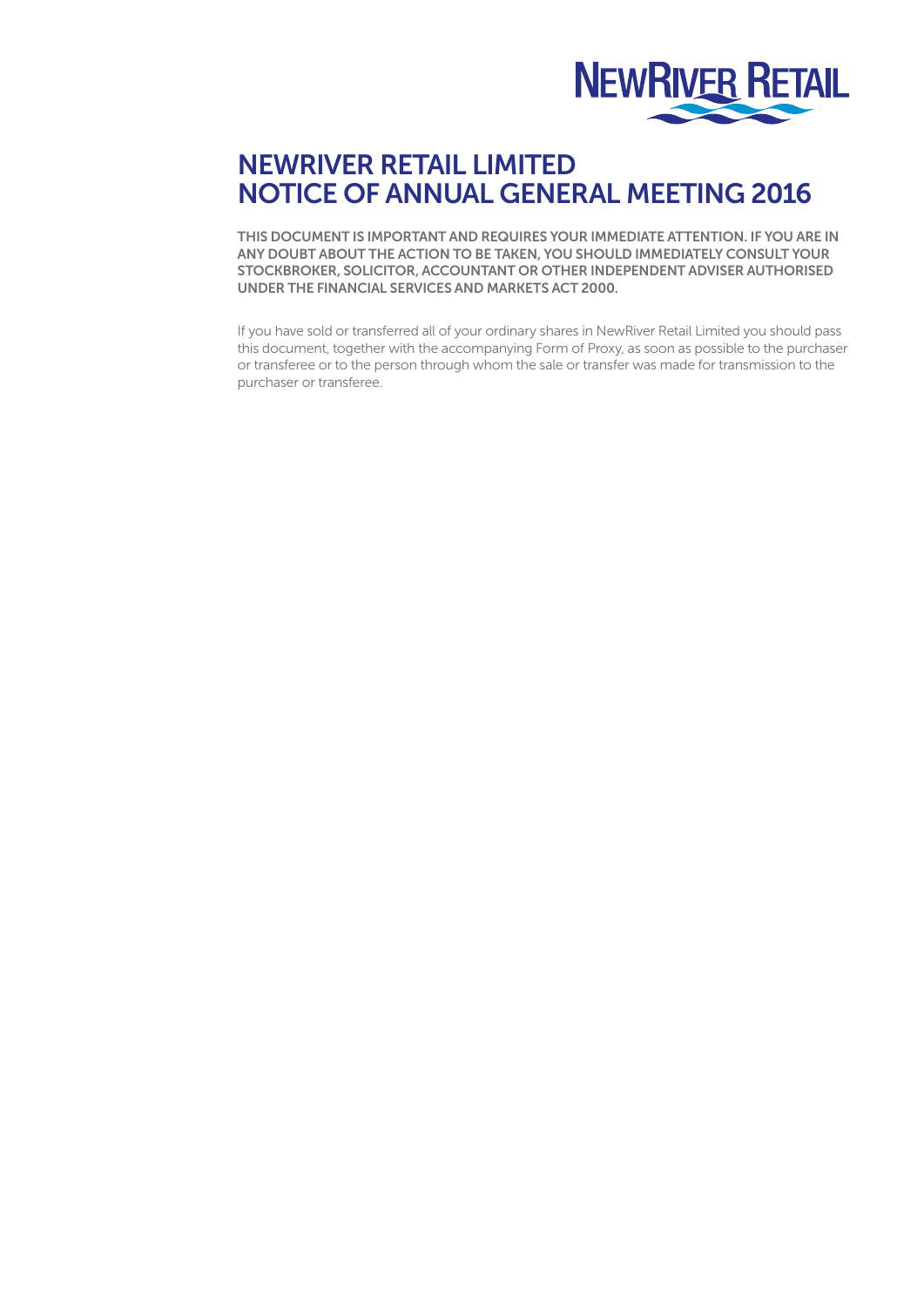

## NEWRIVER RETAIL LIMITED

(a company incorporated in Guernsey and registered with number 50463)

Directors: Paul Roy (Chairman) David Lockhart Mark Davies Allan Lockhart Chris Taylor Kay Chaldecott Alastair Miller

Registered office: Old Bank Chambers La Grande Rue St Martin's Guernsey GY4 6RT

14 June 2016

Dear Shareholder,

## NOTICE OF ANNUAL GENERAL MEETING

This document contains the Notice of the Annual General Meeting ("AGM") of NewRiver Retail Limited (the "Company") and the resolutions to be proposed at the AGM (the "Resolutions"), which is to be held at the offices of Eversheds LLP, One Wood Street, London EC2V 7WS on 12 July 2016 at 10.30 a.m. The Board will be available after the meeting to meet shareholders and answer questions. Enclosed with this document is a Form of Proxy for use in connection with the meeting.

### Business at the Annual General Meeting

Details of the items of business to be proposed at the Annual General Meeting are set out below.

#### Ordinary business

#### Resolution 1 – Report of the Directors and Financial Statements

This resolution relates to the Report of the Directors and Financial Statements for the year ended 31 March 2016. The Company is required to put an Ordinary Resolution to shareholders to consider and adopt the Report of the Directors and Financial Statements.

## Resolutions 2 to 8 – Reappointment of Directors

Although not required by an AIM quoted company, as the Company recognises the importance of strong corporate governance, each of the Directors is retiring from the Board and is seeking re-election. Biographies of each Director can be found on pages 54 to 55 of the Company's 2016 Annual Report and Accounts.

### Resolutions 9 & 10 – Appointment and Remuneration of Auditors

Deloitte LLP has expressed its willingness to continue to as the Company's auditors. Resolution 9 proposes Deliotte's re-appointment and Resolution 10 authorises the Directors to determine the corresponding remuneration.

## Resolution 11 – Authorise and Agree the Directors' Remuneration

Article 24.1 of the Company's Articles of Incorporation states that part of the ordinary business of the Company to be transacted at the AGM shall be to fix the remuneration of the Directors. The Company's Remuneration Report can be found on pages 63 to 69 of the Company's 2016 Annual Report and Accounts. Accordingly, Resolution 11 is to authorise and agree the Directors' Remuneration as an Ordinary Resolution.

#### Resolution 12 – Authority to Allot Shares

The current authority of the Directors to issue shares contained in Article 5.2 of the Articles of Incorporation of the Company is scheduled to expire at the conclusion of the AGM. Accordingly, it is proposed that, subject to the passing of Resolution 13, in accordance with the Companies (Guernsey) Law, 2008 as amended, and guidance issued by The Investment Association, the Directors be granted authority to allot up to 79,515,255 ordinary shares of no par value (the 'Shares'), representing approximately one third of the Company's issued Shares as at 13 June 2016, being the latest practicable date prior to the publication of this Notice, and up to an additional 79,515,255 Shares, representing approximately an additional one third of the Company's issued Shares as at 13 June 2016 being the latest practicable date prior to the publication of this notice, in connection with a rights issue or other pre-emptive offer. The above authorities will expire at the conclusion of the Company's AGM in 2017 or the date being 15 months from the date on which the resolution is passed, whichever is the earlier.

## Resolution 13 – To Authorise the Company to Repurchase its Own Shares

Under this resolution, the Company will seek to renew its current authority to make purchases in the market of its own ordinary shares of no par value provided that (i) the maximum number of Shares which may be purchased is up to 35,758,010 being 14.99% of the Shares in issue as at 13 June 2016, being the latest practicable date prior to the publication of this Notice, (ii) the minimum price which may be paid for a Share is £0.01; and (iii) the maximum price which may be paid for a Share is an amount equal to 105% of the average of the mid-market quotations for a Share for the five business days immediately preceding the date on which any Share is purchased. The Directors will exercise this authority only when to do so would be in the best interests of Shareholders generally. The above authorities will expire at the conclusion of the Company's AGM in 2017 or the date being 15 months from the date on which this resolution is passed, whichever is the earlier.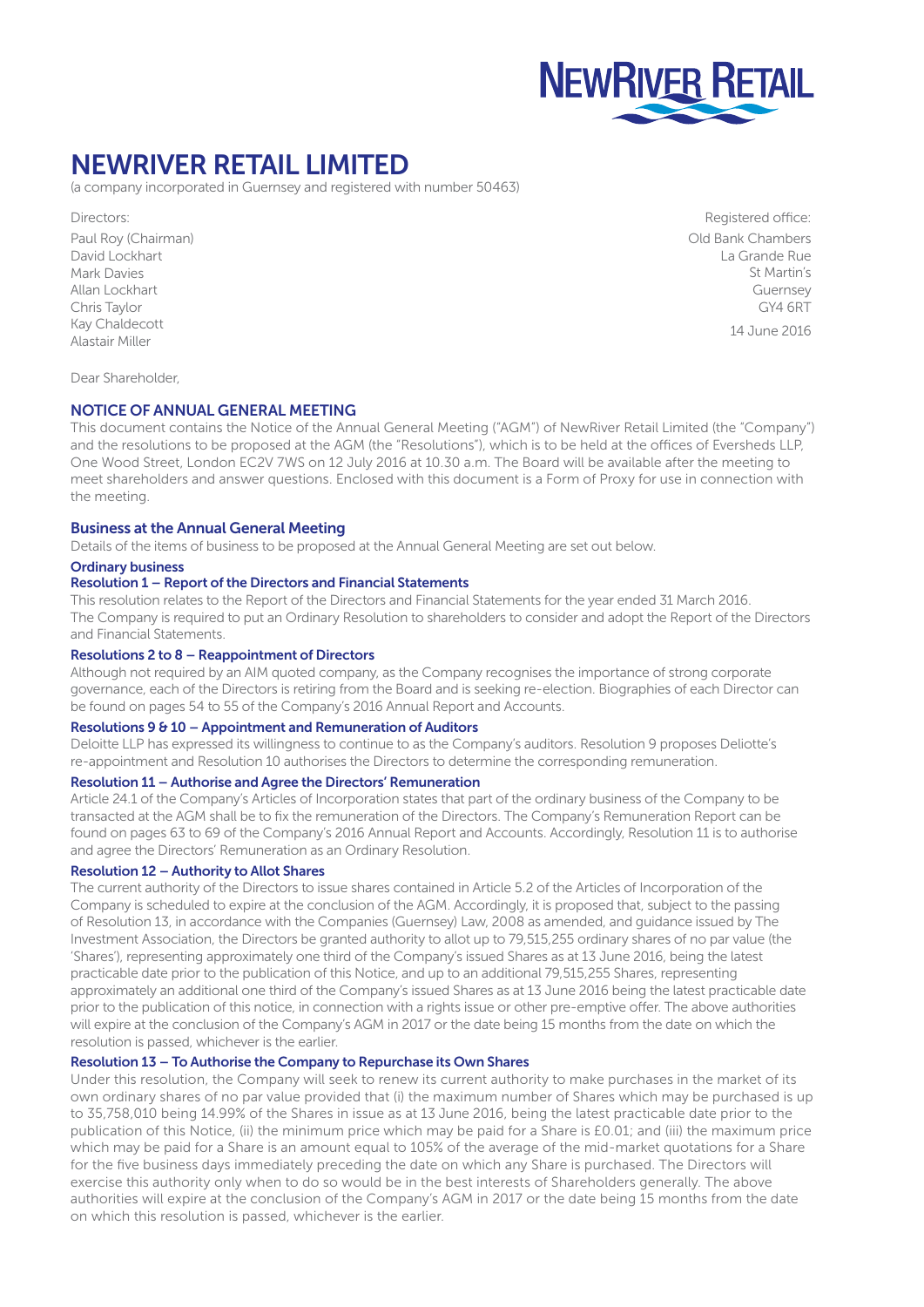#### Action to be taken

You will find enclosed with this document a Form of Proxy for use at the Annual General Meeting. Whether or not you propose to attend the Annual General Meeting in person, you are requested to complete and return the form in accordance with its instructions so that it arrives no later than 10.30 a.m. on 10 July 2016. The completion and return of a Form of Proxy will not preclude you from attending the Annual General Meeting and voting in person if you wish to do so.

## Recommendation

The Board considers that the Resolutions to be proposed at the AGM are in the best interests of shareholders as a whole and unanimously recommends that shareholders vote in favour of such Resolutions, as the Directors intend to do in respect of their own beneficial holdings.

Yours sincerely

Paul Roy Chairman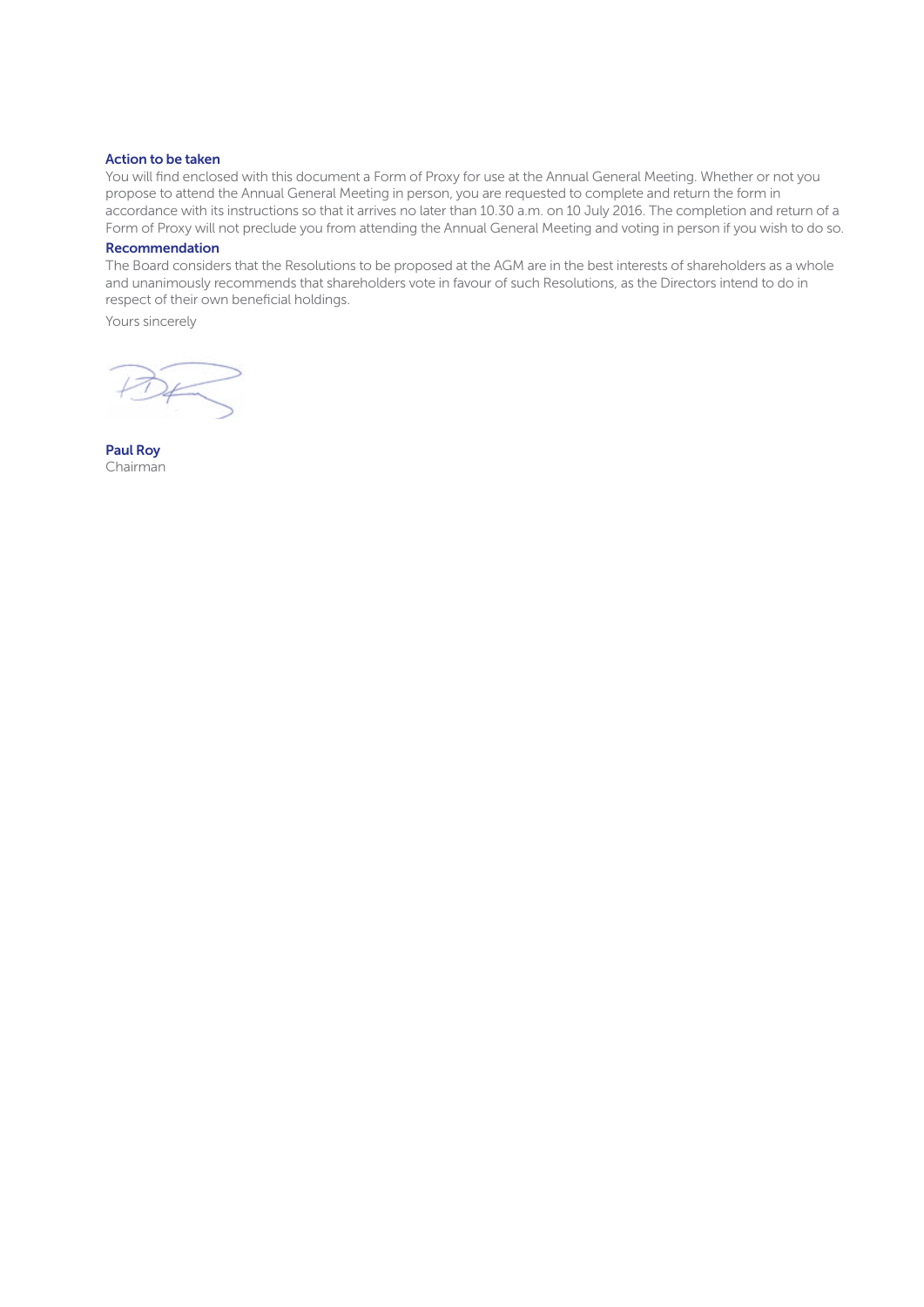# NEWRIVER RETAIL LIMITED

(a company incorporated in Guernsey and registered with number 50463)

NOTICE IS HEREBY GIVEN THAT the Seventh Annual General Meeting of NewRiver Retail Limited (the 'Company') will be held at the offices of Eversheds LLP, One Wood Street, London EC2V 7WS on 12 July 2016 at 10.30 a.m. for the purpose of considering and, if thought fit, passing the following resolutions as Ordinary Resolutions:

### Ordinary Resolutions

- 1. That the Directors' report and financial statements for the year ended 31 March 2016 be received and adopted.
- 2. That Paul Roy, being eligible and offering himself for re-election, be re-elected as a Director of the Company.
- 3. That David Lockhart, being eligible and offering himself for re-election, be re-elected as a Director of the Company.
- 4. That Mark Davies, being eligible and offering himself for re-election, be re-elected as a Director of the Company.
- 5. That Allan Lockhart, being eligible and offering himself for re-election, be re-elected as a Director of the Company.
- 6. That Chris Taylor, being eligible and offering himself for re-election, be re-elected as a Director of the Company.
- 7. That Kay Chaldecott, being eligible and offering herself for re-election, be re-elected as a Director of the Company.
- 8. That Alastair Miller, being eligible and offering himself for election, be elected as a Director of the Company.
- 9. That Deloitte LLP of Regency Court, Glategny Esplanade, St Peter Port, Guernsey be reappointed as auditors of the Company.
- 10. That the Directors be and are hereby authorised to fix the remuneration of the auditors.
- 11. That the remuneration of the Directors be authorised and agreed.
- 12. That, to the extent required by Section 291 (or otherwise) of The Companies (Guernsey) Law, 2008 (as amended from time to time):
- (a) the Directors be generally and unconditionally authorised to allot up to an aggregate of 79,515,255 ordinary shares in the share capital of the Company, being approximately one third of the Company's issued Shares as at 13 June 2016, as described in the Company's Articles of Incorporation (or to grant options, warrants or other rights in respect of shares in the Company (the 'Rights'));
- (b) the Directors be generally and unconditionally authorised to allot up to an aggregate of 159,030,510 ordinary shares in the share capital of the Company, being approximately two thirds of the Company's issued Shares as at 13 June 2016, as described in the Company's Articles of Incorporation (or to grant Rights) (such amount to be reduced by any shares allotted or Rights granted under sub-paragraph (a) above) in connection with a rights issue or other pre-emptive offer in favour of holders of ordinary shares where the ordinary shares respectively attributable to the interests of all ordinary shareholders are proportionate (or as nearly as may be) to the respective numbers of ordinary shares held by them, but subject to such exclusions or other arrangements as the Directors may deem necessary or expedient in relation to treasury shares, fractional entitlements, record dates, legal or practical problems in or under the laws of any territory or the requirements of any regulatory body or stock exchange;
- (c) provided that the above authorities shall, unless renewed, varied or revoked by the Company, expire on the earlier of the conclusion of the Annual General Meeting of the Company to be held in 2017 and the date which is 15 months after the date that this resolution is passed, save that the Company may, before such expiry, make an offer or agreement which would or might require shares to be allotted or Rights to be granted and the Directors may allot shares or grant Rights in pursuance of such offer or agreement notwithstanding that the authorities conferred by this resolution have expired; and
- (d) the above authorities are in substitution for all previous authorities conferred on the Directors in accordance with historical approvals under the now repealed Sections 292 or 293 of The Companies (Guernsey) Law, 2008 (as amended), but are without prejudice to any allotment of shares or grant of Rights already made or offered or agreed to be made pursuant to such authorities.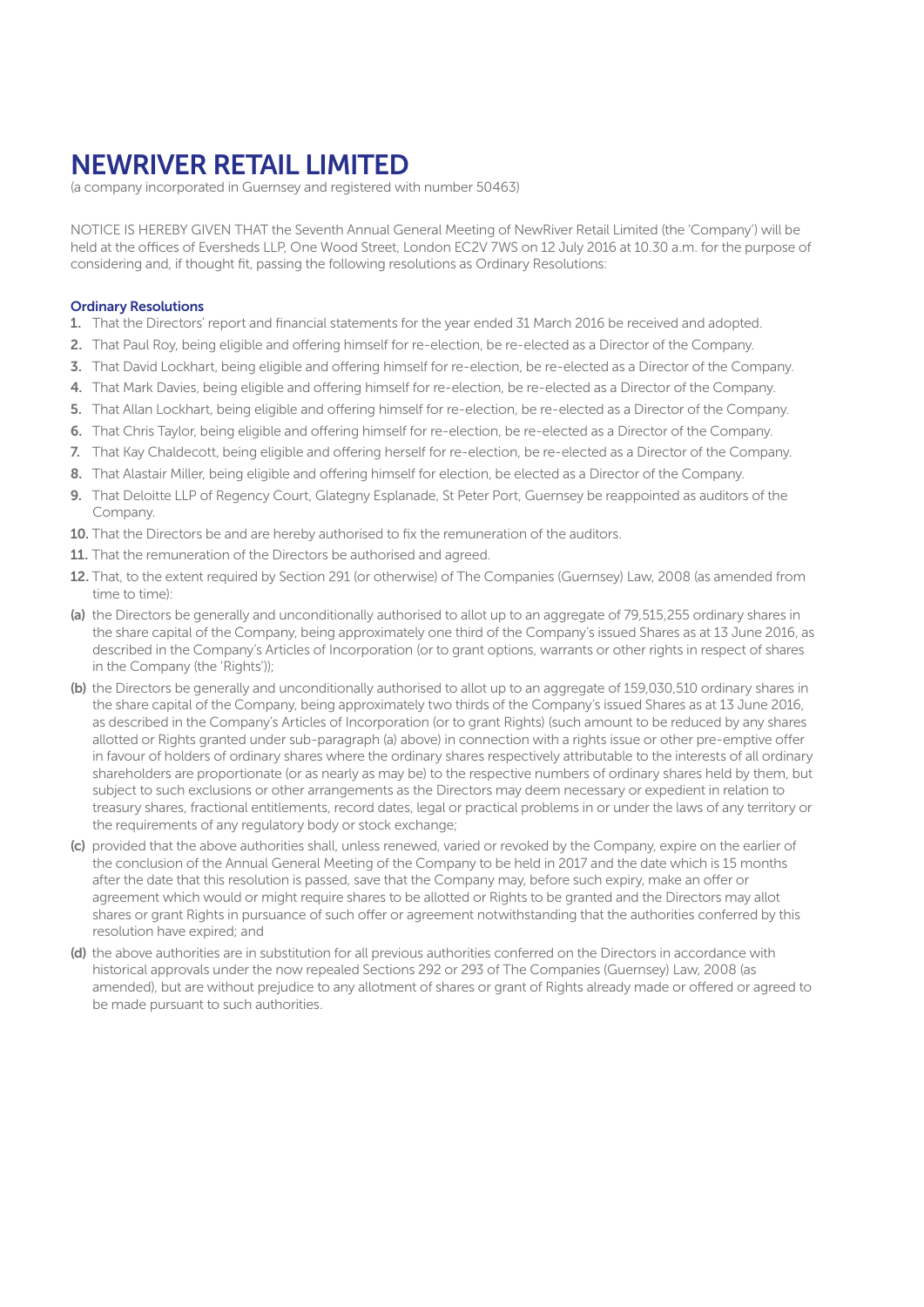- 13. That the Company be authorised, in accordance with Section 315 of the Companies (Guernsey) Law, 2008 (as amended) to make market acquisitions, within the meaning of Section 316(1) of the Companies (Guernsey) Law, 2008, (as amended) of ordinary shares of no par value ('Ordinary Shares') (either for retention as treasury shares for future resale or transfer, or cancellation), provided that:
- (a) the maximum number of Ordinary Shares hereby authorised to be purchased shall be 35,758,010 being 14.99% of the Company's Ordinary Shares in issue as at 13 June 2016;
- (b) the minimum price which may be paid for an Ordinary Share shall be £0.01 (one pence);
- (c) the maximum price (exclusive of expenses) which may be paid for an Ordinary Share shall not be more than 105% of the average of the middle market quotations for an Ordinary Share as published by the London Stock Exchange for the five business days immediately preceding the date on which the Ordinary Share is purchased; and
- (d) unless previously varied, revoked or renewed, the authority hereby conferred shall expire at the earlier of the conclusion of the Annual General Meeting of the Company to be held in 2017 and the date which is 15 months after the date that this resolution is passed, save that the Company may, prior to such expiry, enter into a contract to purchase Ordinary Shares under such authority and may make a purchase of Ordinary Shares pursuant to any such contract.

Dated: 14 June 2016

By order of the Board **Registered office: By order of the Board** Registered office:

Matthew Jones Company Secretary NewRiver Retail Limited 37 Maddox Street London W1S 2PP

Old Bank Chambers La Grande Rue St. Martin's Guernsey

GY4 6RT